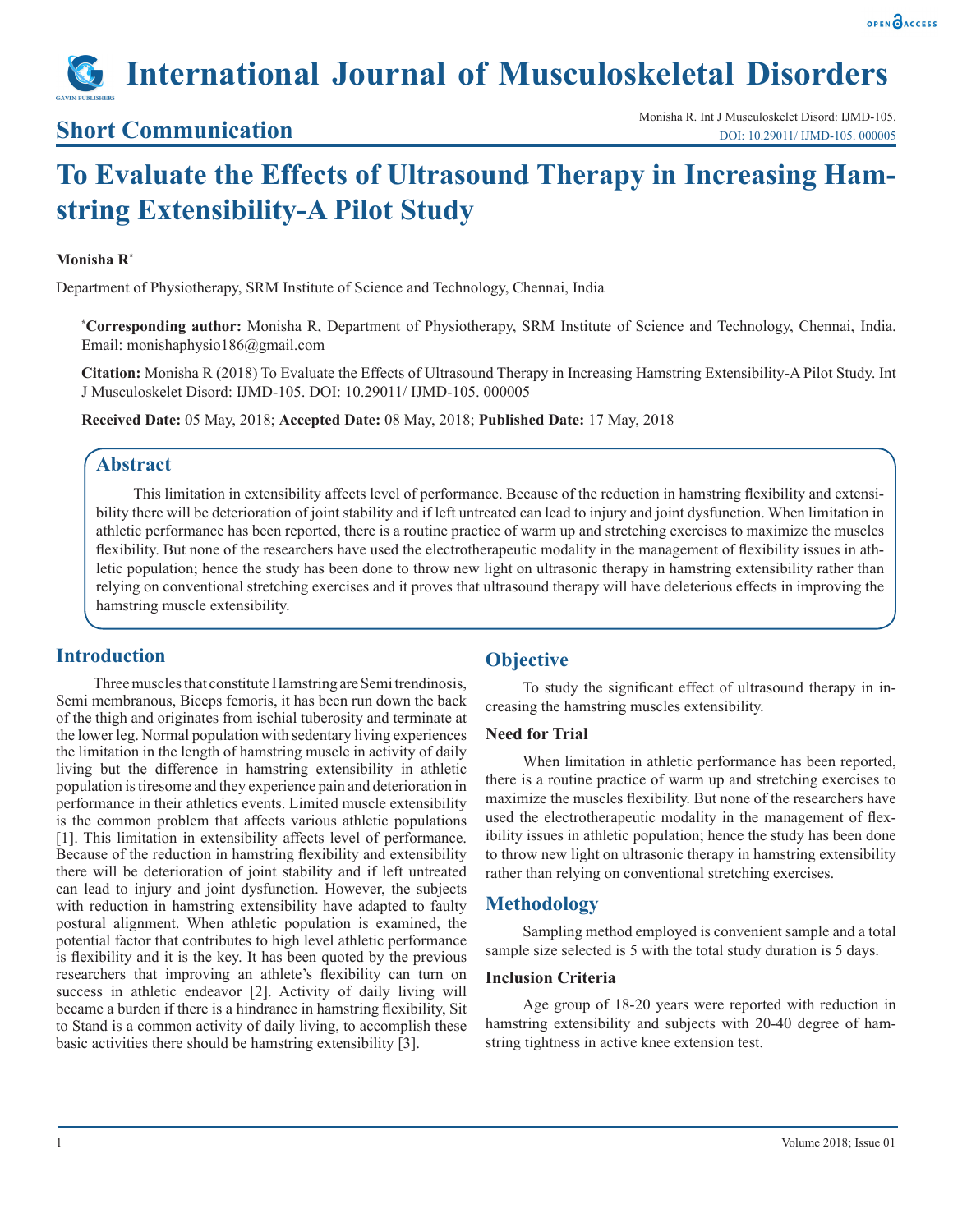**Citation:** Monisha R (2018) To Evaluate the Effects of Ultrasound Therapy in Increasing Hamstring Extensibility-A Pilot Study. Int J Musculoskelet Disord: IJMD-105. DOI: 10.29011/ IJMD-105. 000005

#### **Exclusion Criteria**

Patients with Hyper mobility, Subject under medication, with the history of Skin disease, Wounds, Neurological problems in lower limbs, Circulatory problems and any metal implants in the lower limb. Subjects with any infection (or) inflammation process in lower limb and Hypersensitive to cold were excluded.

#### **Procedure**

Initially after taking informed consent signed, degree of knee extension has been asses using a universal goniometer, the whole treatment procedure has been continued for 5 consecutive days. The subjects has been asked to lie down in prone lying with continuous mode of ultrasound by selecting 1MHZ frequency range, circular strokes has been applied to the hamstring muscle belly for the duration of 7 minutes to bilateral legs. Before positioning the subjects in prone lying, they have been asked about the respiratory discomfort in maintaining the same position for 14 minutes and positioning the patient without respiratory discomfort is the most needed thing for making the treatment protocol success [3-6].

Prior to the application of ultrasound therapy, local and general contraindications have been tested and the equipment has been sterilized. At the end of treatment with ultrasonic therapy, hamstring extensibility has been measured using universal-goniometer and the data's has been tabulated to evaluate the difference in hamstring extensibility.

#### **Data Analysis**

A collected data were tabulated and analyzed by using interferential statistics. A paired t-test was used to compare the mean values of pre-test and post-test.

| S.NO | $\mathbf{AGE}$ | <b>SEX</b> | <b>WEIGHT</b> | <b>PRETEST</b> | <b>POSTTEST</b> |
|------|----------------|------------|---------------|----------------|-----------------|
|      |                | М          |               |                | 139             |
|      |                |            |               | .20            | 139             |
|      | 22             |            | 58            | 120            | 138             |
|      | ۱9             | VI         |               | 25             | 135             |
|      |                |            |               |                |                 |

**Table 1:** Pre-Test and Post Test Values of Hamstring Extensibility.

| PAIRED SAMPLES STATISTICS |           |             |   |           |           |                  |         |  |  |  |  |
|---------------------------|-----------|-------------|---|-----------|-----------|------------------|---------|--|--|--|--|
| <b>GROUP A</b>            |           | <b>MEAN</b> | N | <b>SD</b> | <b>SE</b> | PAIRED<br>T TEST | P VALUE |  |  |  |  |
| PAIR 1                    | PRE TEST  | 125.1000    | 5 | 4.20657   | 1.06413   | $-17.170$        |         |  |  |  |  |
|                           | POST_TEST | 140.8333    | 5 | 3.43234   | 0.76623   |                  | 0.0001S |  |  |  |  |